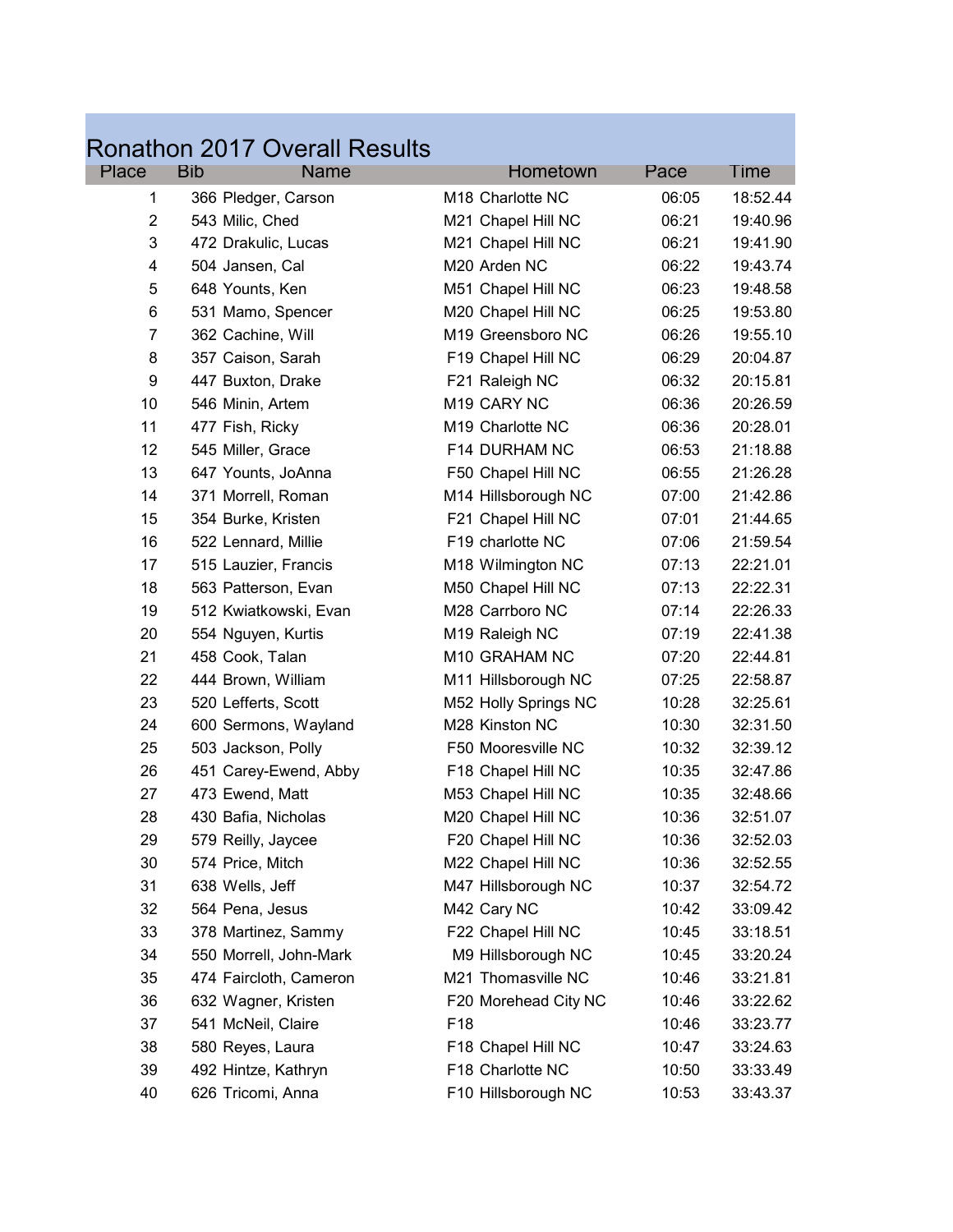| 41 | 372 Tricomi, Elizabeth  | F40 Hillsborough NC  | 10:53 | 33:44.56 |
|----|-------------------------|----------------------|-------|----------|
| 42 | 448 Cain, Greg          | M49 Cary NC          | 10:56 | 33:54.88 |
| 43 | 527 Lombino, LISA       | F43 Cary NC          | 10:57 | 33:56.29 |
| 44 | 373 Juberg, Christopher | M22 asheboro NC      | 11:14 | 34:49.31 |
| 45 | 646 Young, Joss         | F11 Hillsborough NC  | 11:21 | 35:12.46 |
| 46 | 645 Yost, Ryan          | M19 Holly Springs NC | 11:29 | 35:37.31 |
| 47 | 619 Sullivan, Morgan    | F19 CARY NC          | 11:30 | 35:37.78 |
| 48 | 443 Brown, Georgia      | F7 Hillsborough NC   | 11:30 | 35:39.49 |
| 49 | 502 Jackson, Greg       | M55 Mooresville NC   | 11:32 | 35:44.32 |
| 50 | 528 Lue, John           | M48 CARY NC          | 11:35 | 35:54.89 |
| 51 | 562 Park, Sarah         | F19 Chapel Hill NC   | 11:37 | 35:59.80 |
| 52 | 610 Smith, Taylor       | F19 Chapel Hill NC   | 11:44 | 36:21.06 |
| 53 | 595 Sale, Lauren        | F28 Kinston NC       | 11:44 | 36:23.39 |
| 54 | 529 Lue, Yvonne         | F50 CARY NC          | 11:49 | 36:37.45 |
| 55 | 628 Turner, Brice       | M18 Gastonia NC      | 11:57 | 37:01.37 |
| 56 | 542 McNiff, Casey       | F19 Gastonia NC      | 11:57 | 37:01.57 |
| 57 | 498 Hu, John            | M22 New York NY      | 11:59 | 37:08.35 |
| 58 | 485 Grant, Spencer      | M21 Chapel Hill NC   | 11:59 | 37:09.19 |
| 59 | 567 Petersen, Thor      | M48 CARY NC          | 12:01 | 37:14.29 |
| 60 | 437 Bergey, Steve       | M56 Chapel Hill NC   | 12:03 | 37:20.93 |
| 61 | 568 Philipps, Owen      | M8 Efland NC         | 12:03 | 37:21.36 |
| 62 | 370 Daly, Lauren        | F22 Chapel Hill NC   | 12:06 | 37:31.19 |
| 63 | 369 Garrett, Caroline N | F22 Chapel Hill NC   | 12:06 | 37:31.56 |
| 64 | 446 Burke, Katherine    | F59 Chapel Hill NC   | 12:08 | 37:35.88 |
| 65 | 470 Donnelly, Patti     | F49 Chapel Hill NC   | 12:25 | 38:30.68 |
| 66 | 468 Donnelly, Brynn     | F19 Chapel Hill NC   | 12:25 | 38:30.76 |
| 67 | 469 Donnelly, Nick      | M55 Chapel Hill NC   | 12:26 | 38:31.67 |
| 68 | 622 Torain, Justin      | M10 Hillsborough NC  | 12:26 | 38:33.02 |
| 69 | 566 Petersen, Lissa     | F48 CARY NC          | 12:29 | 38:42.64 |
| 70 | 649 Zavilowitz, Brianna | F <sub>19</sub>      | 12:31 | 38:48.54 |
| 71 | 617 Strachota, Jenna    | F23 Chapel Hill NC   | 12:32 | 38:49.76 |
| 72 | 440 Bowman, Tori        | F14 Clayton NC       | 12:37 | 39:07.76 |
| 73 | 612 Snow, Peter         | M57 Greensboro NC    | 12:38 | 39:10.38 |
| 74 | 611 Snow, Emma          | F21 Greensboro NC    | 12:39 | 39:11.78 |
| 75 | 438 Bogle, Kathryn      | F42 Clayton NC       | 12:40 | 39:15.34 |
| 76 | 583 Ritter, Landon      | M8 Cary NC           | 12:41 | 39:20.52 |
| 77 | 374 Headrick, Tyler     | M32 Efland NC        | 12:41 | 39:20.62 |
| 78 | 489 Headrick, Hayli     | F9 Efland NC         | 12:42 | 39:22.28 |
| 79 | 585 Ritter, Timothy     | M37 Cary NC          | 12:45 | 39:31.56 |
| 80 | 633 Walsh, Gretchen     | F45 Chapel Hill NC   | 12:51 | 39:49.59 |
| 81 | 636 Walsh, Vivian       | F9 Chapel Hill NC    | 12:51 | 39:49.87 |
| 82 | 584 Ritter, Parker      | M6 Cary NC           | 12:59 | 40:14.87 |
| 83 | 582 Ritter, Elisa       | F37 Cary NC          | 12:59 | 40:14.87 |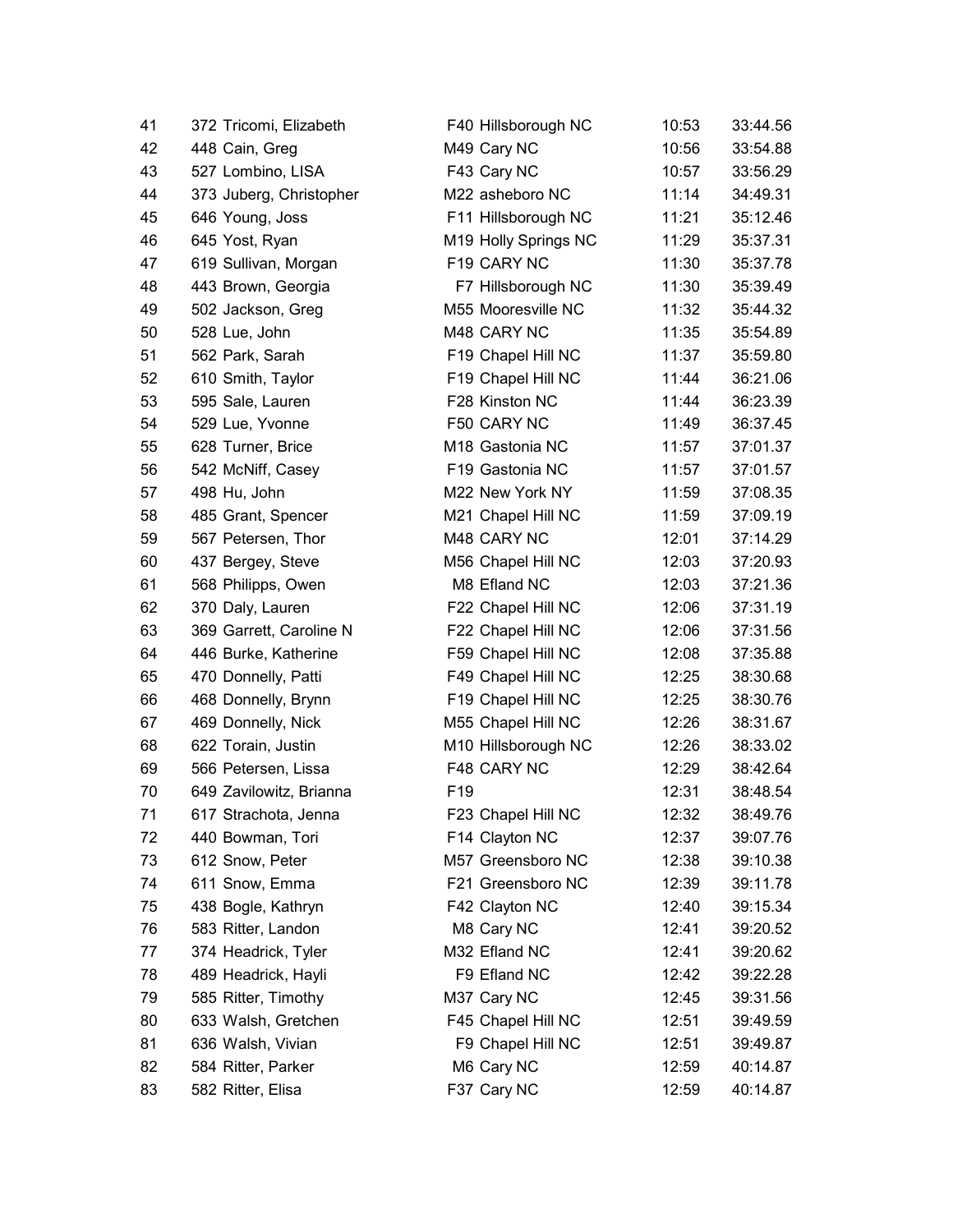| 84  | 624 Torres, Carlos           | M30 Carrboro NC           | 13:03 | 40:26.52 |
|-----|------------------------------|---------------------------|-------|----------|
| 85  | 616 Steffen, Kristen         | F48 Apex NC               | 13:04 | 40:29.11 |
| 86  | 375 alfonso, taylor          | F <sub>18</sub>           | 13:04 | 40:30.03 |
| 87  | 635 Walsh, Steven            | M23 Greensboro NC         | 13:05 | 40:33.81 |
| 88  | 524 Liner, Greyson           | M <sub>11</sub> Efland NC | 13:07 | 40:38.55 |
| 89  | 495 Horton, Logan            | M25 Hillsborough NC       | 13:22 | 41:27.15 |
| 90  | 499 Hulme, Betsy             | F <sub>21</sub>           | 13:35 | 42:06.62 |
| 91  | 592 Sale, Anna               | F21 Kinston NC            | 13:40 | 42:20.77 |
| 92  | 355 Anders, Dana             | F39 Ossining NY           | 13:47 | 42:42.40 |
| 93  | 356 Jones, Bryan             | M11 Ossining NY           | 13:48 | 42:45.73 |
| 94  | 513 Kwiatkowski, Hannah      | F28 Carrboro NC           | 13:49 | 42:48.47 |
| 95  | 376 sasser, kristen          | F <sub>18</sub>           | 14:06 | 43:41.73 |
| 96  | 377 mansucti, scott          | M18                       | 14:06 | 43:42.81 |
| 97  | 571 Pope, Hannah             | F18 Chapel Hill NC        | 14:18 | 44:21.35 |
| 98  | 572 Pope, Lori               | F52 Chapel Hill NC        | 14:19 | 44:22.66 |
| 99  | 608 Smith, Sally             | F18 Chapel Hill NC        | 14:21 | 44:29.37 |
| 100 | 511 krause, eliza            | F18 Chapel Hill NC        | 14:21 | 44:29.37 |
| 101 | 556 Nolen-Weathington, Caper | F12 Mebane NC             | 14:22 | 44:33.64 |
| 102 | 361 Lue, Avery               | M <sub>21</sub> CARY NC   | 14:27 | 44:47.19 |
| 103 | 360 White, Emily             | F21 Ashboro NC            | 14:27 | 44:47.75 |
| 104 | 629 Van Kanegan, Maya        | F11 Durham NC             | 14:29 | 44:53.78 |
| 105 | 639 Wells, Kalie             | F11 Hillsborough NC       | 14:29 | 44:53.97 |
| 106 | 560 Oxendine, Tina           | F42 Mebane NC             | 14:32 | 45:03.40 |
| 107 | 559 OXENDINE, TIANA          | F10 Mebane NC             | 14:32 | 45:03.80 |
| 108 | 593 Sale, Catherine          | F57 Kinston NC            | 14:36 | 45:15.93 |
| 109 | 364 Johnson, Beth            | F58 Kernersville NC       | 14:37 | 45:17.79 |
| 110 | 363 Johnson, Mary Beth       | F22 Kernersville NC       | 14:37 | 45:18.28 |
| 111 | 365 Guse, Anna               | F28 Washington DC         | 14:38 | 45:21.35 |
| 112 | 424 Ammerman, Natalie        | F13 Cary NC               | 14:40 | 45:28.48 |
| 113 | 422 Ammerman, Christina      | F51 Cary NC               | 14:41 | 45:29.81 |
| 114 | 491 High, Amanda             | F27 Mebane NC             | 14:42 | 45:33.41 |
| 115 | 525 Liner, Malia             | F9 Efland NC              | 14:42 | 45:34.83 |
| 116 | 570 Poole, Stephanie         | F49 Raleigh NC            | 14:50 | 45:59.63 |
| 117 | 551 Murphy, Madison          | F21 Atlanta GA            | 14:51 | 46:00.72 |
| 118 | 379 boose, jessi             | F <sub>18</sub>           | 14:52 | 46:04.84 |
| 119 | 547 Moore, Joshua            | M12 Hillsborough NC       | 14:53 | 46:08.78 |
| 120 | 532 May, Andrew              | M54 Raleigh NC            | 14:55 | 46:15.77 |
| 121 | 589 Ropp, Theodore           | M10 Chapel Hill NC        | 14:55 | 46:15.88 |
| 122 | 535 May, Vanessa             | F22 Raleigh NC            | 14:56 | 46:16.69 |
| 123 | 588 Ropp, David              | M48 Chapel Hill NC        | 14:56 | 46:17.42 |
| 124 | 507 Keiper, Kees             | M10 Hillsborough NC       | 14:56 | 46:17.97 |
| 125 | 536 Mbadugha, Bessie         | F42 Hillsborough NC       | 14:56 | 46:19.07 |
| 126 | 643 Wisnewski, Veronica      | F20 Hurdle Mills NC       | 14:57 | 46:20.23 |